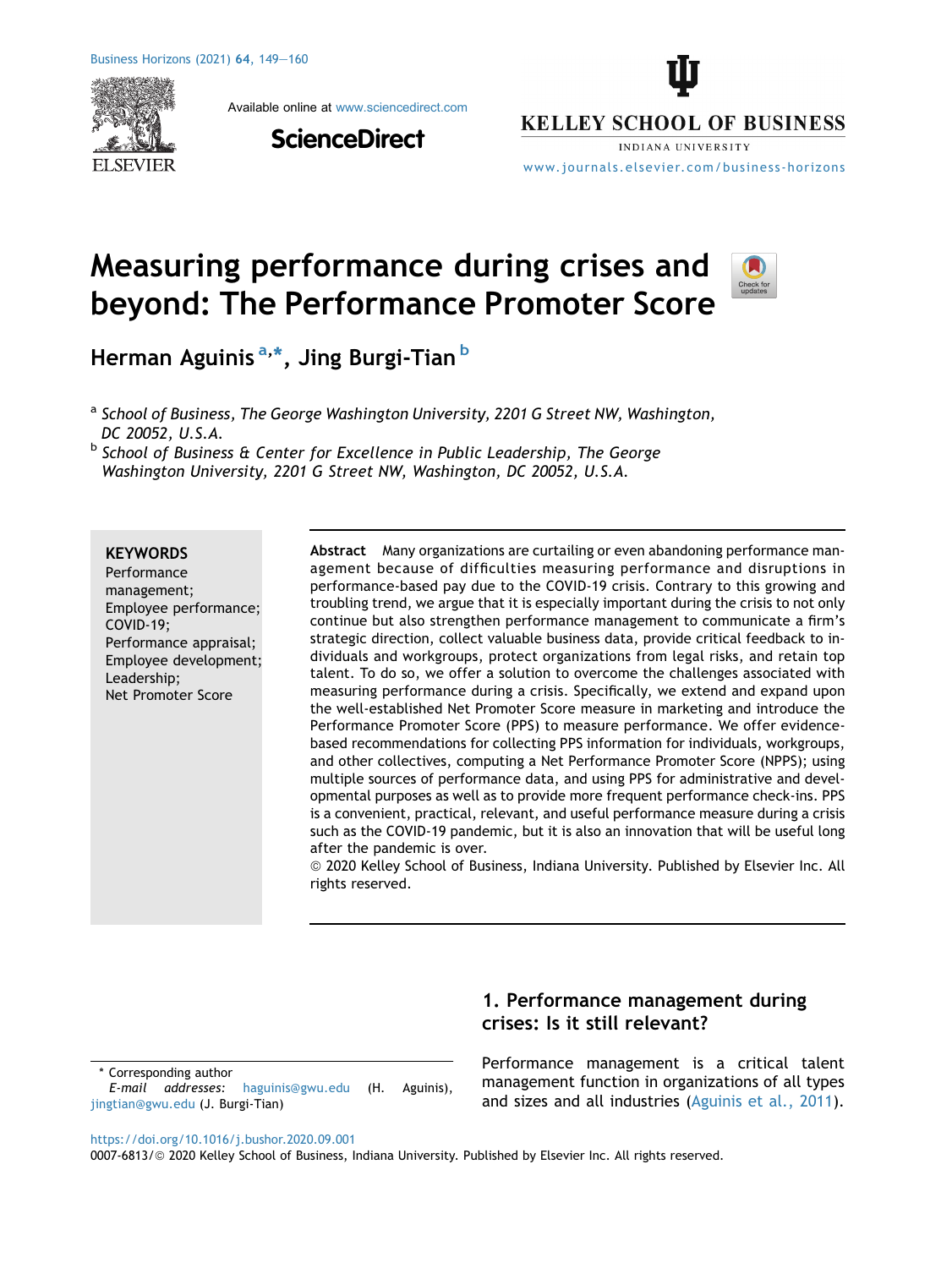Specifically, performance management is "a continuous process of identifying, measuring, and developing the performance of individuals and workgroups and aligning performance with the strategic goals of the organization" [\(Aguinis,](#page-9-0) [2019b](#page-9-0), p. 8). But, because of the COVID-19 crisis, performance management has been severely disrupted. Pushed into survival mode, many organizations are downgrading and even completely discontinuing their usual way of measuring performance. Marygrove Awning Co. in Livonia, Michigan discarded most of the components of their system because, as CEO Mike Falahee put it: "After all, how can we review someone who can't do their job the way they're accustomed to doing it?" [\(O'Connell, 2020](#page-10-1)).

Before the pandemic, 85% of organizations linked performance to pay [\(Mercer, 2019\)](#page-10-2). In contrast, during COVID-19, many organizations are intentionally separating performance from pay decisions. Facebook announced that all of its 45,000 full-time employees will receive the same "exceeds expectations" in their first-quarter performance review in 2020 ([Seetharaman, 2020](#page-10-3)). Other organizations stopped performance-based pay increases altogether. Based on data collected by [WorldatWork \(2020\),](#page-11-0) as of April 3, 2020, 17% of organizations surveyed canceled salary increases in 2020, while another 19% were on hold and waiting to make that decision.

Given this situation, organizations and leaders are asking the following questions:

- Is performance management still relevant and useful during a crisis?
- Because employees cannot do their work the way they used to, performance is more difficult to measure, and there is no performancebased pay increase, what is the point in continuing to manage performance?

These are dangerous questions because talent management is a key determinant of firm performance, and performance management does not just serve an administrative function in support of personnel decisions such as pay and promotions ([Aguinis, 2019a\)](#page-9-1). Specifically, performance management also serves additional purposes, including communicating and reinforcing strategic priorities (i.e., strategic and communication purpose), supporting employee development (i.e., developmental purpose), planning and maintaining a high-quality workforce (i.e., organizational maintenance purpose), and collecting information to support talent management decision-making (i.e., documentation purpose).

It is therefore critical for organizations to continue to measure performance. Organizations must be able to measure performance during a crisis such as the COVID-19 pandemic. Why? First, during a time of chaos and change, employees look up to their leaders for guidance, and performance management serves as a key channel to communicate the company's strategic direction. The hidden message of a silenced performance management system is that the top management team-as well as managers at other levels-does not know what to do or what they want employees to do, and whether or not employees are performing well does not matter.

Second, without performance information, managers cannot provide sound and meaningful feedback to employees to improve their performance in the future. Frequent and ongoing feedback not only provides continuity to employees' professional development, but it also helps employees feel a sense of connection and psychological safety [\(Aguinis et al., 2012a;](#page-10-4) [Wilken, 2020](#page-11-1)). Especially at the time of extensive remote working, "a lack of immediate access to a manager increases the need for organizations to put [feedback] mechanics in place to force them to happen versus organically" ([Vozza, 2020](#page-11-2)), said Rhiannon Staples, chief marketing officer of Hibob, an HR management platform.

Third, missing performance data for a significant period puts companies in a vulnerable legal position. At a time of crisis, many organizations are forced to let some employees go and performance is one of the major factors used to decide which employees will be laid off. Without documentation on performance information, decisions may be unfair, and companies might face lawsuits when former employees question termination decisions [\(Starner, 2020](#page-11-3)).

Finally, performance data are needed to accurately identify and successfully retain top performers who make substantially more important contributions than average employees [\(Aguinis &](#page-9-2) [Bradley, 2015](#page-9-2)). This is critical for winning the talent war to survive during challenging times and thrive after the crisis is over ([Aguinis et al.,](#page-10-5) [2012b](#page-10-5)).

In short, due to the COVID-19 crisis, many organizations are seriously curtailing and even abandoning performance management. However, this decision does more harm than good given performance management's multiple purposes and benefits for individuals and organizations. The solution is not to discontinue the measurement of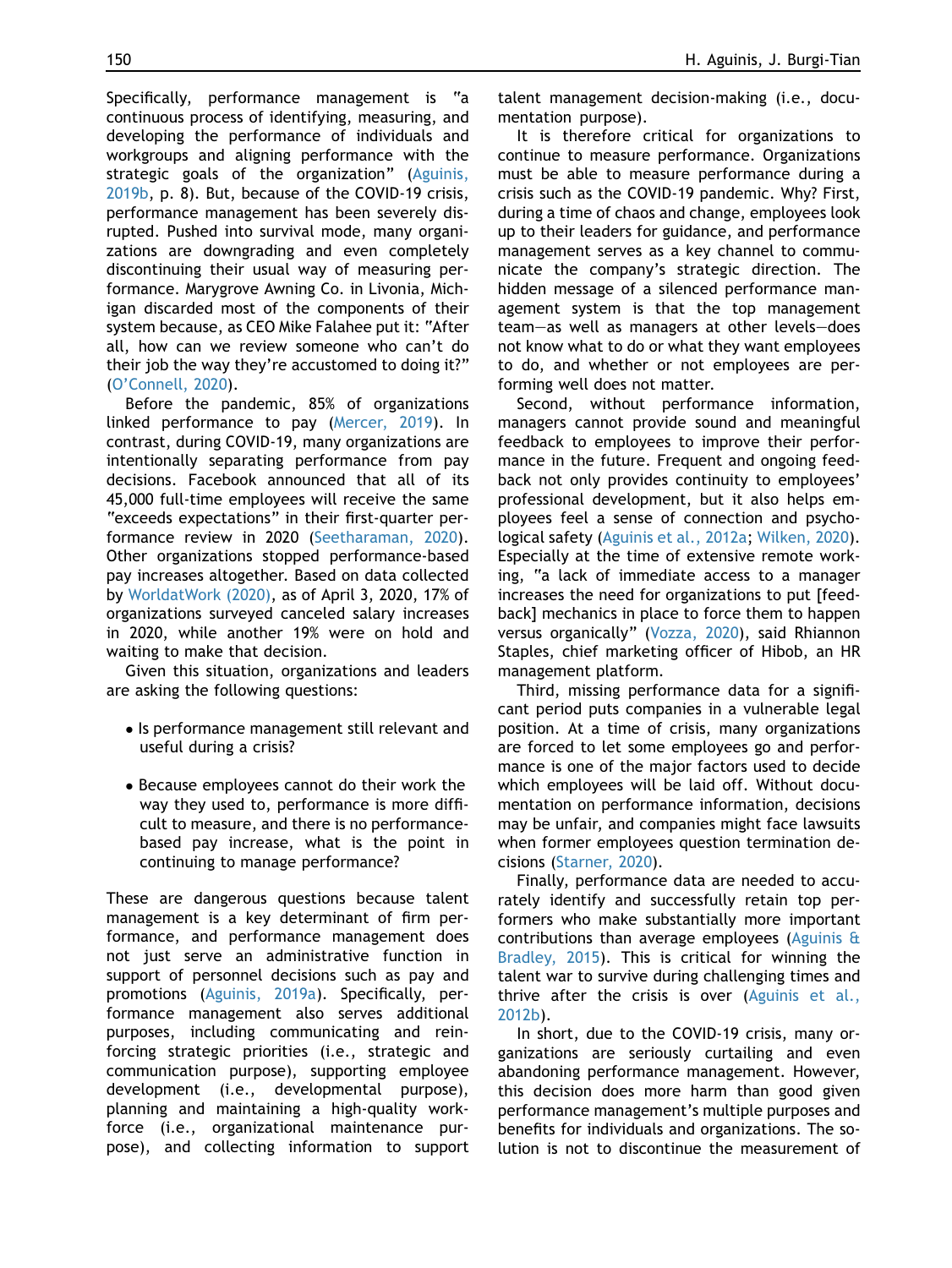performance, but instead to adapt measurement to the new reality. In the words of Amy Webb, Co-Founder and CEO of The Future Today Institute: "This is a time when data matters more than gut" [\(O'Keefe, 2020,](#page-10-6) p. 25). Abandoning performance measurement results in loss of valuable information at a moment when data are badly needed.

# 2. Challenges of measuring performance during crises

The challenge of measuring performance is not new. But, the COVID-19 pandemic—as with any other major crisis and disruption-is exacerbating the challenges.

First, as organizations experience economic downturns, strategic directions are also changing, and it takes some time for the performance measures to catch up. As organizations readjust their priorities, employees' job duties and daily activities also shift significantly as original work projects are canceled or delayed, product lines are eliminated, and the usual way employees conduct work becomes unavailable. These changes render the typical approaches to evaluating employees' work irrelevant and measures of performance need to adapt to be informative and useful.

Second, practicality is of particular importance during a crisis. Employees at all levels are pulled in different directions and tasked with doing more with less. Time becomes one of the most valuable resources. Measuring performance with the usual appraisal forms takes a considerable amount of time, which adds a layer of burden to employees and managers on top of the many existing pressures. Thus, there is a need for performance measurement tools that are shorter, more concise, and yet still comprehensive.

Third, the meaningfulness of performance management comes into question during a crisis. For performance management to be meaningful, the standards used to evaluate job functions should be important and relevant, and job functions must be under the control of the employees. However, many things in the workplace are out of control and many performance evaluation standards may be no longer relevant, available, or possible to meet during a crisis. Thus, performance measures must remain relevant though jobs and job functions may change on an ongoing basis.

Fourth, during normal times, there are two major approaches to measuring performance: results (i.e., the outcome of employees' work activities) and behaviors (i.e., how employees do their work; [Aguinis, 2019a\)](#page-9-1). Both measurement approaches are difficult to implement given today's special circumstances. For example, employees in roles such as sales or manufacturing are usually evaluated by the results that they produce; however, those results might be out of their control during a pandemic. Many of the goals established between employees and supervisors before the crisis are now out of reach. Because of this, the Shapiro Negotiations Institute in Baltimore has "stopped evaluating employees based on the revenue they generate" [\(O'Connell, 2020\)](#page-10-1). At the same time, measuring performance based on specific employee behaviors requires a minimum level of first-hand observation and interaction between the supervisor and employee. At a time when at least 62% of the workforce is working remotely [\(Brenan, 2020](#page-10-7)), traditional management practices such as the "open-door policy" and "management by walking around" no longer exist [\(Schrage,](#page-10-8) [2020](#page-10-8)). Thus, performance measures need to be flexible and adaptable.

In sum, here is the major challenge: How can we measure performance? Importantly, how can we do so using a tool that meets the criteria of good measures, including being simple, relevant, informative, adaptable, comprehensive, and clear [\(Aguinis, 2019a](#page-9-1))? The performance measurement tool should be easy to understand and complete, concise, and useful across functional areas and hierarchical levels in the organization. Before the crisis, many performance measures included in appraisal forms did not meet these criteria because they were lengthy and time-consuming. During the pandemic, simplicity and adaptability become even more critical.

Next, we introduce a performance measurement tool that meets the effectiveness criteria. Moreover, this tool can be used to measure the performance of individual employees, including managers at all levels as well as workgroups, units, and entire organizations.

# 3. Meeting performance measurement challenges: The Performance Promoter Score

The Net Promoter Score (NPS) is a well-established measure used in marketing to assess customer loyalty toward a specific firm. The process begins with asking one simple but powerful question on a scale from 1 (not at all likely) to 10 (extremely likely): "How likely is it that you would recommend our company to a friend or colleague?" [\(Reichheld, 2003](#page-10-9)). Customers who provide a score of 9 or 10 are considered "promoters," 7 or 8 are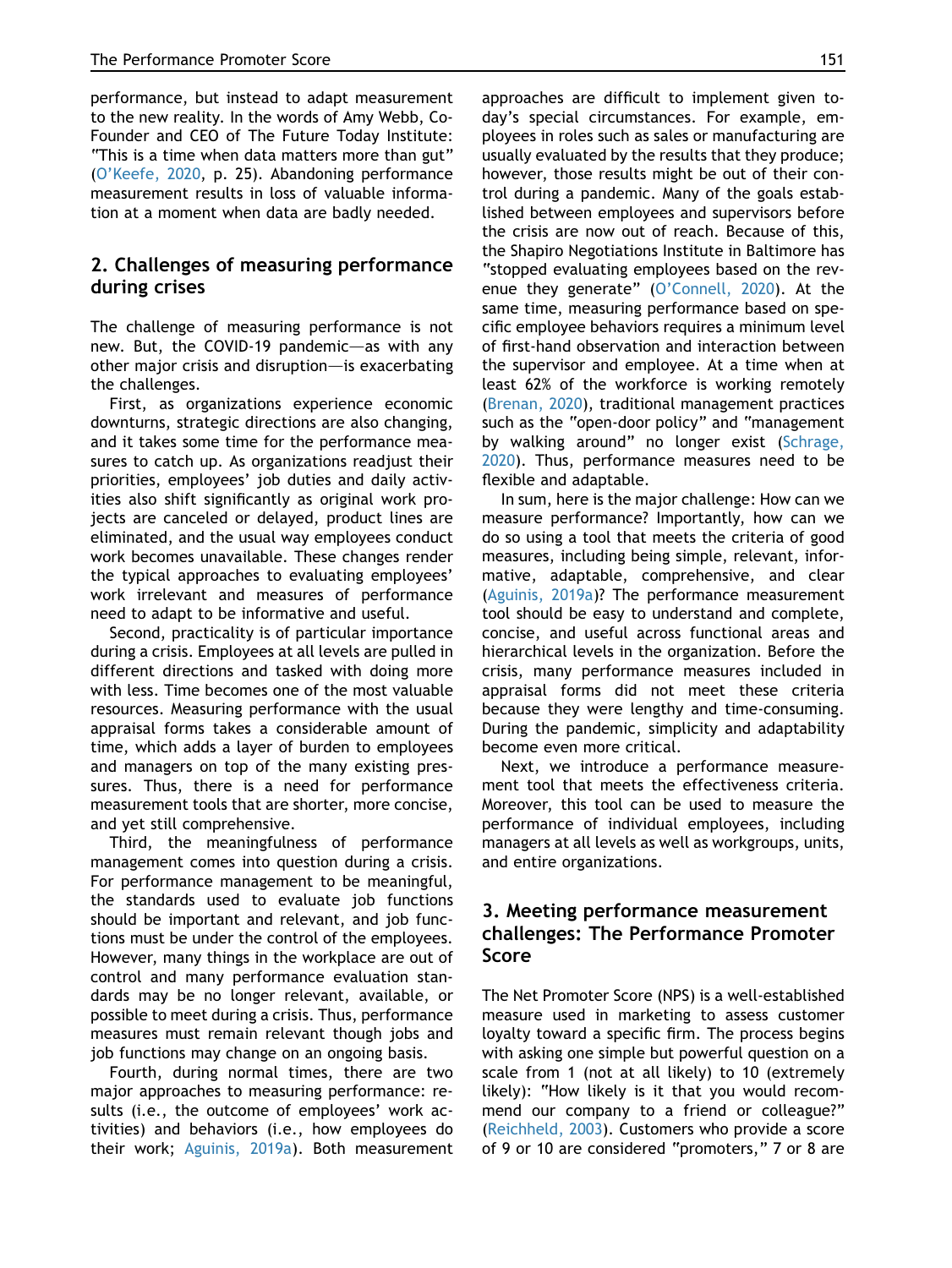considered "passively satisfied," and 6 or below "detractors." Then, after the ratings are collected from customers, a firm's NPS is calculated by subtracting the percentage of those classified as promoters from the percentage of those classified as detractors. So, a unit's or firm's NPS can, therefore, range from -100% to 100%. In addition to the rating on the 10-point scale and calculating NPS, it is important to ask a follow-up open-ended question: "Why did you provide the rating that you provided?" Moreover, as an additional extension, it is also useful to ask a second open-ended question: "What would it take to raise our score just by one point?" ([Hyken, 2016](#page-10-10)).

Since the publication of [Reichheld's \(2003\)](#page-10-9) influential Harvard Business Review article proposing NPS, multiple studies have established its reliability and validity, and it has quickly gained popularity across industries ([Colvin, 2020](#page-10-11)). Improvements in NPS were correlated with firm growth and profitability in U.S. firms across six different industries ([Reichheld, 2003\)](#page-10-9). Similarly, in a study involving firms in the U.K., those with a positive NPS grew four times faster than those with a negative NPS ([Marsden et al., 2005\)](#page-10-12). [Pollack and](#page-10-13) [Alexandrov \(2013\)](#page-10-13) assessed NPS' nomological network and found that NPS leads to repurchase intention. More recently, [Raassen and Haans](#page-10-14) [\(2017\)](#page-10-14) showed that there is a positive relation between NPS and customers' online Word of Mouth (eWOM) behaviors. Overall, despite some criticism about NPS' simplicity ([Keiningham et al., 2007;](#page-10-15) [Korneta, 2018\)](#page-10-16), there is little disagreement about its connection to profitability ([Van Doorn et al.,](#page-11-4) [2013](#page-11-4)).

Based on the extensive empirical evidence in support of NPS, we introduce the Performance Promoter Score (PPS). PPS can be used to measure the performance of individual employees, including managers at all hierarchical levels (e.g., first-line managers, functional managers, members of the top management team) as well as workgroups, units, and entire organizations. Moreover, PPS can be used not only during COVID-19 and other crises but also after the pandemic is over.

Extrapolating and expanding upon NPS, measuring performance using PPS involves the following three questions:

- 1. How likely is it that you would recommend working with [name of individual, workgroup, or unit] to a friend or a colleague?
- 2. Why did you provide the rating that you provided?

3. What would it take to raise the score just by one point?

PPS addresses the challenges associated with measuring performance in several ways. First, it provides flexibility. During a time of crisis, specific job duties become fluid in response to changes in the environment. Because PPS does not go into the narrow technical details of the job or specific key performance indicators (KPIs), it can be used in any circumstances and for any type of job. Second, it is convenient and practical. One of the challenges of measuring performance has always been the length of appraisal forms and the timeconsuming nature of the data-gathering process. PPS is a simple measurement: It does not take raters more than 15 seconds to provide a score and no more than 5 minutes to respond to the two open-ended questions. Also, the data can be collected using freely available tools such as KwikSurveys, SurveyMonkey, or SurveyPlanet. Third, PPS is standardized. Individuals from different functional units, departments, and geographic locations are evaluated on the same criteria, which makes cross-functional and crosslevel comparisons easier. Fourth, it is comprehensive. Performance contains two major dimensions: task performance and contextual performance ([Aguinis, 2019a](#page-9-1)). Contextual performance, also known as organizational citizenship behavior (OCB), describes discretionary behaviors that contribute to the organization's overall effectiveness but are not usually explicitly recognized by the formal reward system [\(Organ, 2018](#page-10-17)). PPS measures contextual performance in addition to task performance. During a time of crisis, many organizations are calling for employees to contribute ideas to help the organization survive, and many employees are going out of their way to use their talent, skills, network, and innovations to do so. These behaviors are not typically captured by their job descriptions or task-oriented performance indicators, but they are particularly important during a crisis.

# 4. Using Performance Promoter Score for maximum individual and organizational benefit

In this section, we discuss how to use and maximize the benefits of PPS. Specifically, we describe how to collect PPS data for individuals, workgroups, and other collectives, how to compute a Net Performance Promoter Score (NPPS), how to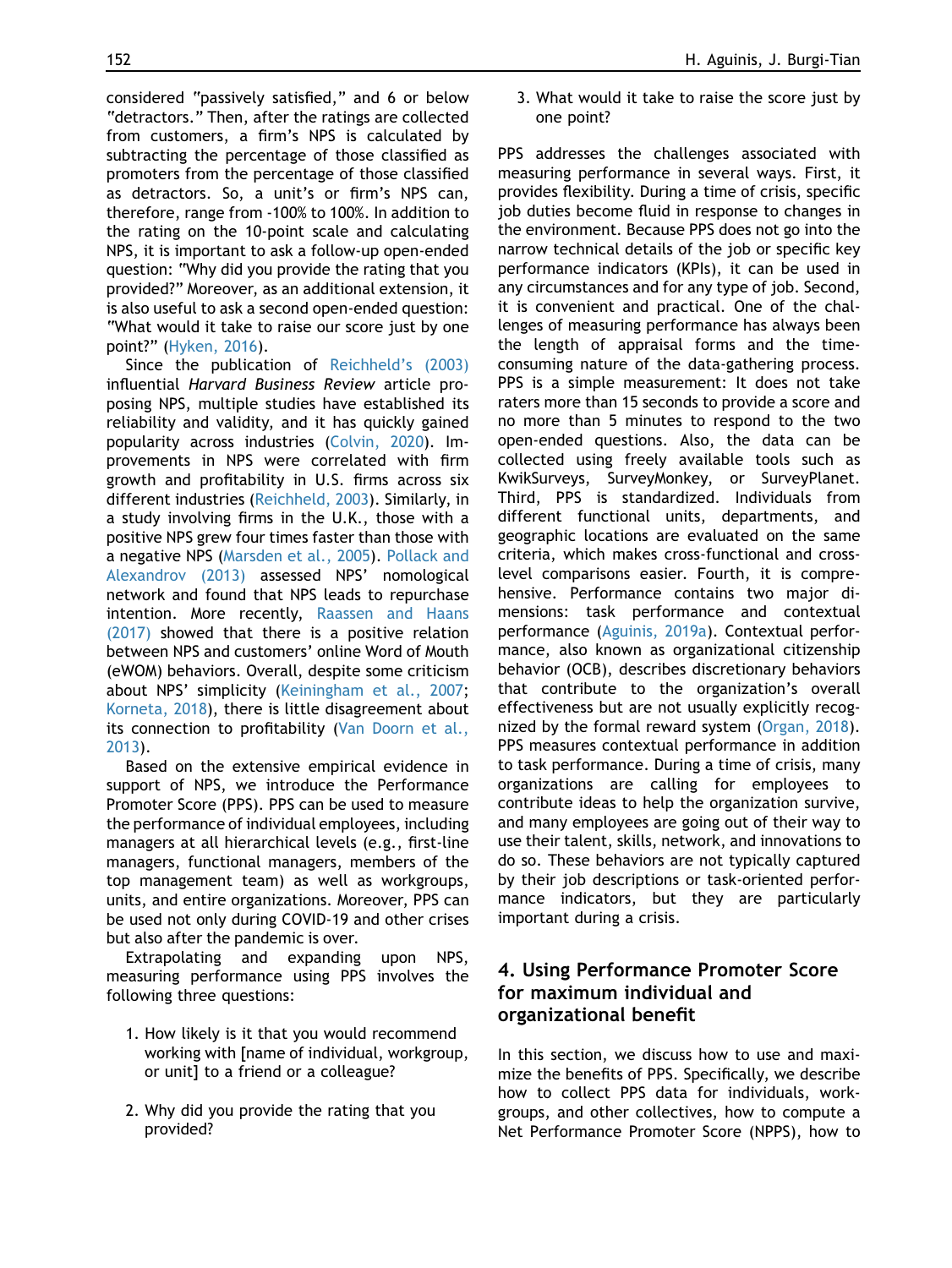#### <span id="page-4-0"></span>Table 1. Recommendations for using and maximizing benefits of the Performer Promoter Score (PPS) to measure performance of employees, workgroups, and other collectives

| <b>Recommendations</b>                                                    | Implementation guidelines                                                                                                                                                                                                                                                           |  |  |
|---------------------------------------------------------------------------|-------------------------------------------------------------------------------------------------------------------------------------------------------------------------------------------------------------------------------------------------------------------------------------|--|--|
| 1. Collecting PPS for individuals,<br>workgroups, and other collectives   | • Measure performance using the following three questions:                                                                                                                                                                                                                          |  |  |
|                                                                           | 1. How likely is it that you would recommend working with [name of<br>individual, workgroup, or unit] to a friend or a colleague?                                                                                                                                                   |  |  |
|                                                                           | 2. Why did you provide the rating that you provided?                                                                                                                                                                                                                                |  |  |
|                                                                           | 3. What would it take to raise the score just by one point?                                                                                                                                                                                                                         |  |  |
|                                                                           | Compute PPS summary statistics (e.g., mean, median) for specific<br>$\bullet$<br>individuals, workgroups, and units for making performance compar-<br>isons and establishing benchmarks                                                                                             |  |  |
|                                                                           | • See Figure 1's Panel A for details and Table 2 for an example                                                                                                                                                                                                                     |  |  |
| 2. Computing a Net Performance Promoter<br>Score (NPPS)                   | • Subtract the percentage of detractors (6 and below) from the per-<br>centage of promoters (9s and 10s).                                                                                                                                                                           |  |  |
|                                                                           | • See Figure 1's Panel B for details and Table 2 for an example                                                                                                                                                                                                                     |  |  |
| 3. Using multiple sources of performance<br>data (aka 360-degree systems) | • Collect performance information from multiple sources (i.e., em-<br>ployees themselves, supervisors, peers, direct reports, partners,<br>vendors, and customers)                                                                                                                  |  |  |
|                                                                           | Use multiple strategies to create a list of raters who are sufficiently<br>familiar with the employee or unit being assessed:                                                                                                                                                       |  |  |
|                                                                           | • Employees being rated can invite raters because they are familiar<br>with the people with whom they interact closely                                                                                                                                                              |  |  |
|                                                                           | ○ Managers can also contribute to the list of raters thus minimizing<br>employees' personal bias                                                                                                                                                                                    |  |  |
|                                                                           | o The human resources function can use name rosters of work-<br>groups, committees, and meeting attendees to invite people to<br>evaluations for each other                                                                                                                         |  |  |
|                                                                           | Use self-evaluations to enhance acceptance and gather information<br>$\bullet$<br>for performance improvements, but do not collect just self-ratings to<br>make administrative decisions                                                                                            |  |  |
| 4. Using PPS for administrative purposes                                  | • Link reward, recognition, and promotion to PPS                                                                                                                                                                                                                                    |  |  |
|                                                                           | • Reward employees promptly                                                                                                                                                                                                                                                         |  |  |
|                                                                           | • Use monetary as well as nonmonetary rewards                                                                                                                                                                                                                                       |  |  |
| 5. Using PPS for developmental purposes                                   | • Give employees time to process and absorb the feedback and<br>incorporate a debrief during performance conversations                                                                                                                                                              |  |  |
|                                                                           | Use answers to the two open-ended questions to (a) identify areas of<br>$\bullet$<br>strengths and improvements, (b) establish new developmental goals,<br>and (c) identify additional resources (e.g., training, improved IT<br>support) that may be needed to improve performance |  |  |
|                                                                           | • When answers to the two open-ended questions are two voluminous<br>to analyze manually, use text-analysis tools available in the public<br>domain                                                                                                                                 |  |  |
|                                                                           | (continued on next page)                                                                                                                                                                                                                                                            |  |  |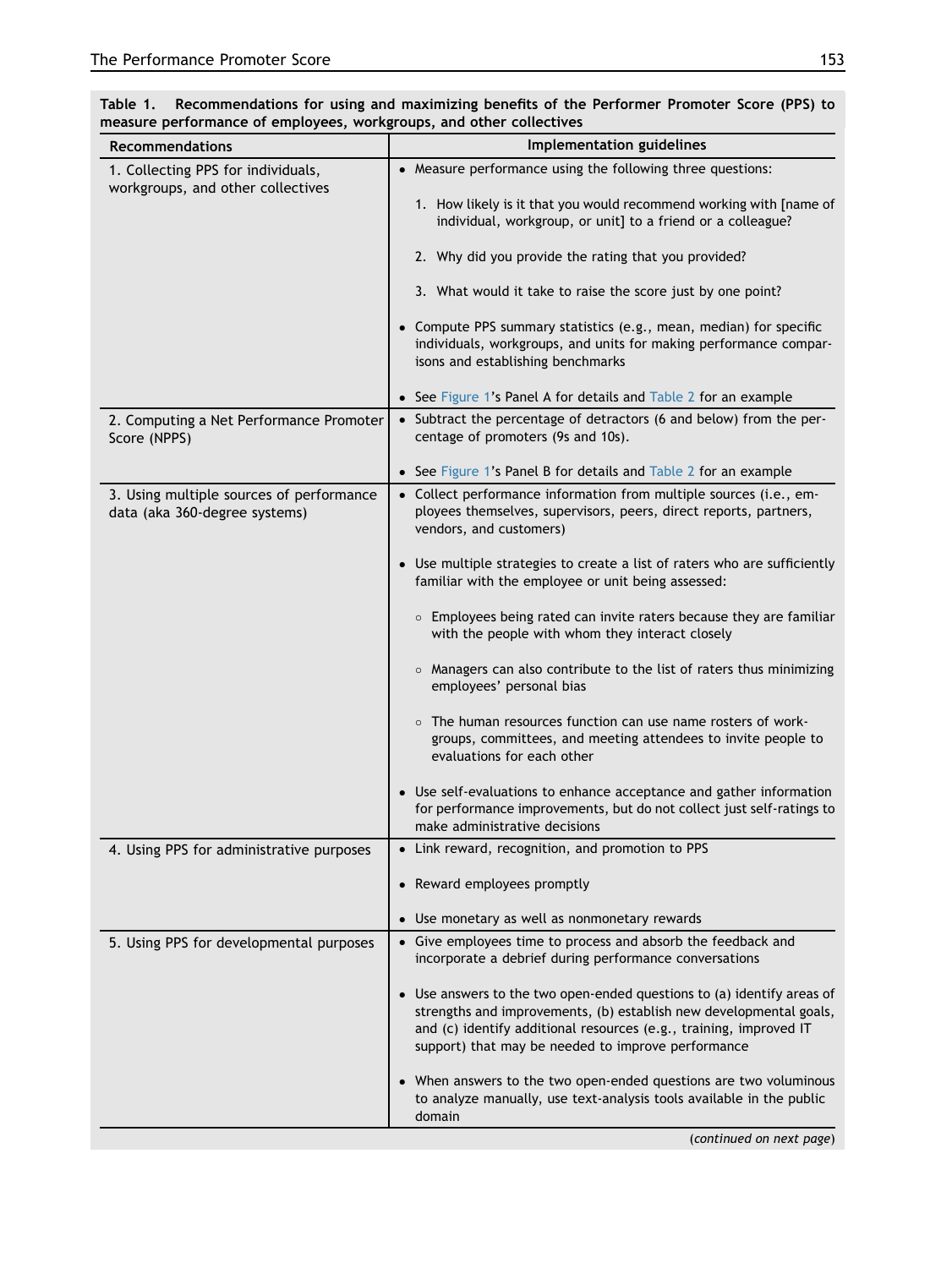| <b>Table 1</b> (continued)                                     |                                                                                                                                               |  |  |
|----------------------------------------------------------------|-----------------------------------------------------------------------------------------------------------------------------------------------|--|--|
| <b>Recommendations</b>                                         | Implementation guidelines                                                                                                                     |  |  |
| 6. Using PPS to provide more frequent<br>performance check-ins | • Provide frequent feedback to adjust work hours, job responsibilities,<br>and priorities, and create a sense of connection and belongingness |  |  |

use multiple sources of performance data, how to use PPS for both administrative and developmental purposes, and how to use PPS to provide more frequent performance check-ins. [Table 1](#page-4-0) includes a summary of our evidence-based recommendations.

### 4.1. Collecting PPS for individuals, workgroups, and other collectives

As shown in Panel A of [Figure 1](#page-6-0), the first question can include the name of a specific employee if the goal is to measure individual performance. Similarly, in terms of the individual level of analysis, the first question can include the name of a particular manager. Alternatively, the first question can refer to the performance of a particular workgroup or functional unit such as human resources, marketing, or an organization's top management team. For example: "How likely is it that you would recommend working with the human resources department to a friend or a colleague?"

After the data are collected using the first question, and assuming a sufficient number of responses, it is possible to compute PPS summary statistics (e.g., mean, median) for specific individuals, workgroups, and units. These summary statistics are useful for making performance comparisons and establishing benchmarks.

### 4.2. Computing a Net Performance Promoter Score (NPPS)

Similar to the computation of the Net Promoter Score, it is possible to use PPS scores to calculate a Net Performance Promoter Score (NPPS). As shown in [Figure 1's](#page-6-0) Panel B, NPPS is calculated by subtracting the percentage of detractors from the percentage of promoters. So, an individual, workgroup, or unit's NPPS ranges from -100% to 100%. Moreover, as is done with NPS, it is possible to calculate the NPPS for a particular functional unit, department, or an entire firm.

[Table 2](#page-7-0) shows ratings provided by the 19 direct reports of a manager at a services organization. Her mean PPS score is 8.79 and the median is 9.00. This is useful information in terms of comparing this manager to others in her functional unit as well as in other units of the organization.

Moreover, given that 84.21% of her direct reports are promoters (i.e., direct reports who gave her performance ratings of 9 and 10) and 10.53% are detractors (i.e., direct reports who gave her performance ratings between 1 and 6), this manager's NPPS is  $+73.68%$ . We can use this information to compare this manager with other managers in the organization in the same way that NPS is used to compare firms within industries. For example, based on global benchmark data from 150,000 organizations, the average NPPS score is  $+32%$  and the top 25% performing organization have an NPS of  $+72%$  or higher ([Gitlin, 2020](#page-10-18)). So, if these benchmarks also apply to individual performance, we can speculate that this manager's performance puts her among the top 25% best-performing managers.

# 4.3. Using multiple sources of performance data (aka 360-degree systems)

In most organizations, employee performance appraisals are completed only by managers, and close to 70% of companies also ask for employees' self-evaluation [\(Mercer, 2019](#page-10-2)). However, multisource performance management systems are not used that often. For example, [Vozza \(2020\)](#page-11-2) reported that only 17% of employees are also evaluated by their teammates.

Another positive feature of PPS is that it can be used to implement a multisource feedback system [\(Aguinis, 2019a\)](#page-9-1). Multisource systems are referred to using other labels such as 360-degree systems, multi-rater, full circle, or 450 feedback because the basic principle is the same: We gather performance information from multiple sources. Because PPS is short, people can provide ratings for multiple co-workers and units without too much burden. In addition to the employees themselves and their immediate supervisors, PPS information can also be collected from peers, direct reports, partners, vendors, and customers.

There are many ways to create the list of performance raters, and each has its advantages as well as potential disadvantages. First, employees being rated could invite raters themselves because they are familiar with the people with whom they interact closely. However, this procedure could bias the scores if raters only include people who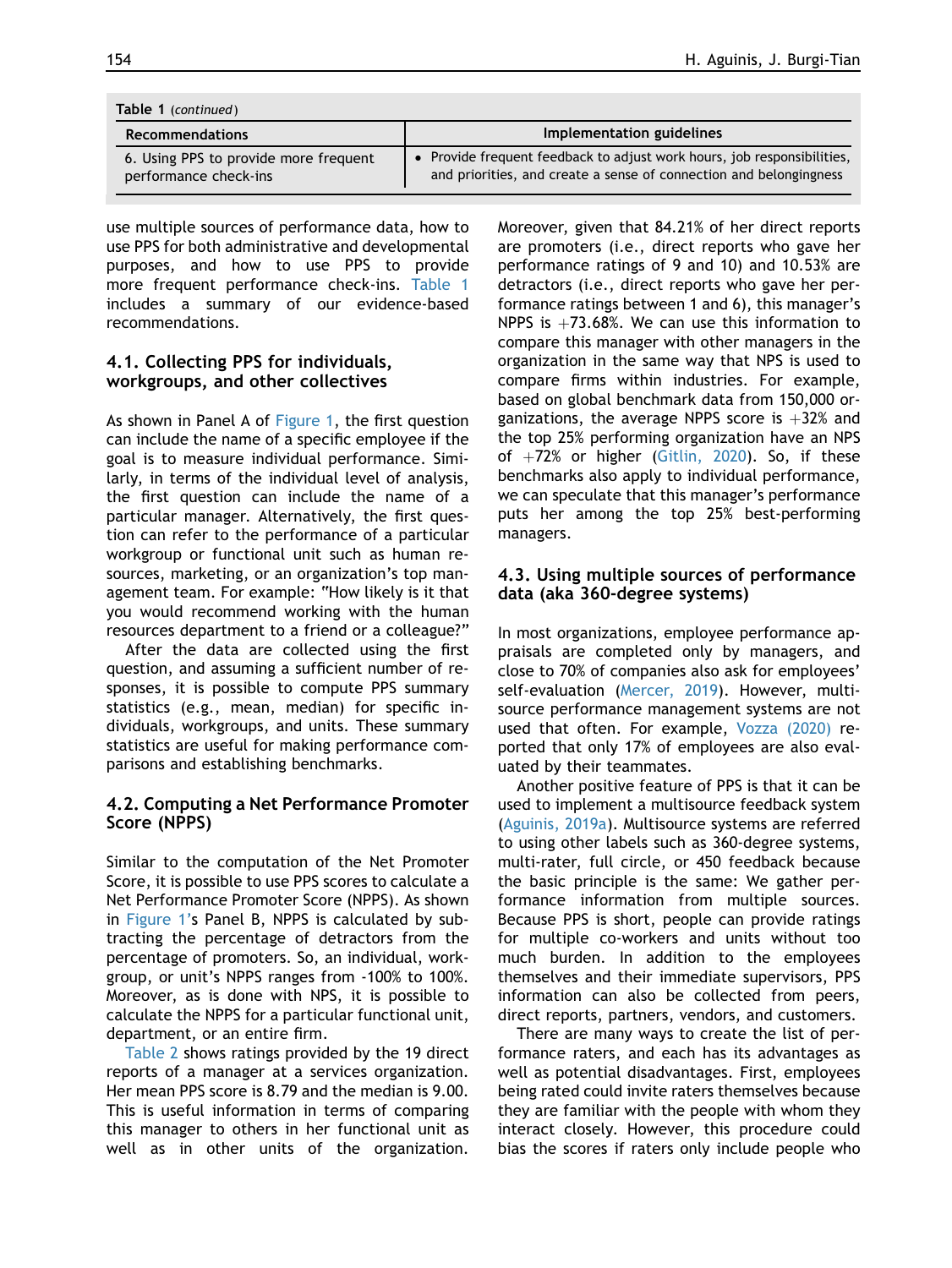# <span id="page-6-0"></span>Figure 1. Performance Promoter Score (PPS) and calculation of the Net Performance Promoter Score (NPPS)

#### Panel A

Performance Promoter Score (PPS) questions:

- How likely is it that you would recommend working with [name of individual,  $\mathbf{1}$ .
- workgroup, or unit] to a friend or a colleague?  $2.$ Why did you provide the rating that you provided?
- What would it take to raise the score just by one point?  $\mathbf{R}$
- 

|        |  |  | ີ |  | 10        |
|--------|--|--|---|--|-----------|
| Not at |  |  |   |  | Extremely |
| all    |  |  |   |  | likely    |
| likely |  |  |   |  |           |

#### Panel B

#### Calculation of the Net Performance Promoter Score (NPPS):

NPPS: Percent of promoters - Percent of detractors (across a particular individual, workgroup, or unit, or entire organization).



would provide high scores (e.g., close friends). Second, the managers could also contribute to the list of raters to invite, thus minimizing employees' personal bias. However, managers might not be familiar with the frequency and depth of interactions between employees and the raters. Third, the human resources function can use name rosters of workgroups, committees, and meeting attendees to invite people to provide evaluations of each other. Overall, the recommendation is to use a combination of different strategies to create a comprehensive list of raters who are sufficiently familiar with the employee or unit being assessed.

As mentioned earlier, it is possible and also beneficial to gather PPS information from employees themselves—and it is particularly useful to collect answers to the second open-ended question: "What would it take to raise the score just by one point?" Here is why. First, employee involvement enhances their acceptance of the results and minimizes defensiveness when results are not positive ([Aguinis, 2019b\)](#page-9-0). Second, employees are in a good position to provide information on what would be needed for them to improve their performance: Is training needed? Resources? Supervisory support? Or, perhaps the workgroup is negatively affected by a toxic culture or incompetent leadership that prevents employees from performing better. It is not recommended to collect self-ratings on PPS and then only use this information to make administrative decisions because they are more lenient and biased than ratings provided by other sources ([Hoffman et al.,](#page-10-19) [2010](#page-10-19)).

Finally, research on 360-degree feedback systems has documented the many advantages that would result from collecting PPS information from multiple sources ([Morgeson et al., 2005](#page-10-20)). Employees become aware of others' expectations about their performance—including supervisors and also peers, direct reports, and customers. If some employees have a distorted view of their performance, this is likely to change because it is not easy to hold such a belief of one's performance in the presence of overwhelming evidence that these perceptions may not be correct. Another advantage of multiple data sources is that it supports supervisors expressing what some feel are "undiscussables" when providing negative feedback. A multisource system facilitates communication and feedback because it is less likely that employees will become defensive regarding the accuracy of negative performance feedback when it originates from multiple sources.

#### 4.4. Using PPS for administrative purposes

One of the key purposes of performance management is administrative, which means using performance information to make decisions about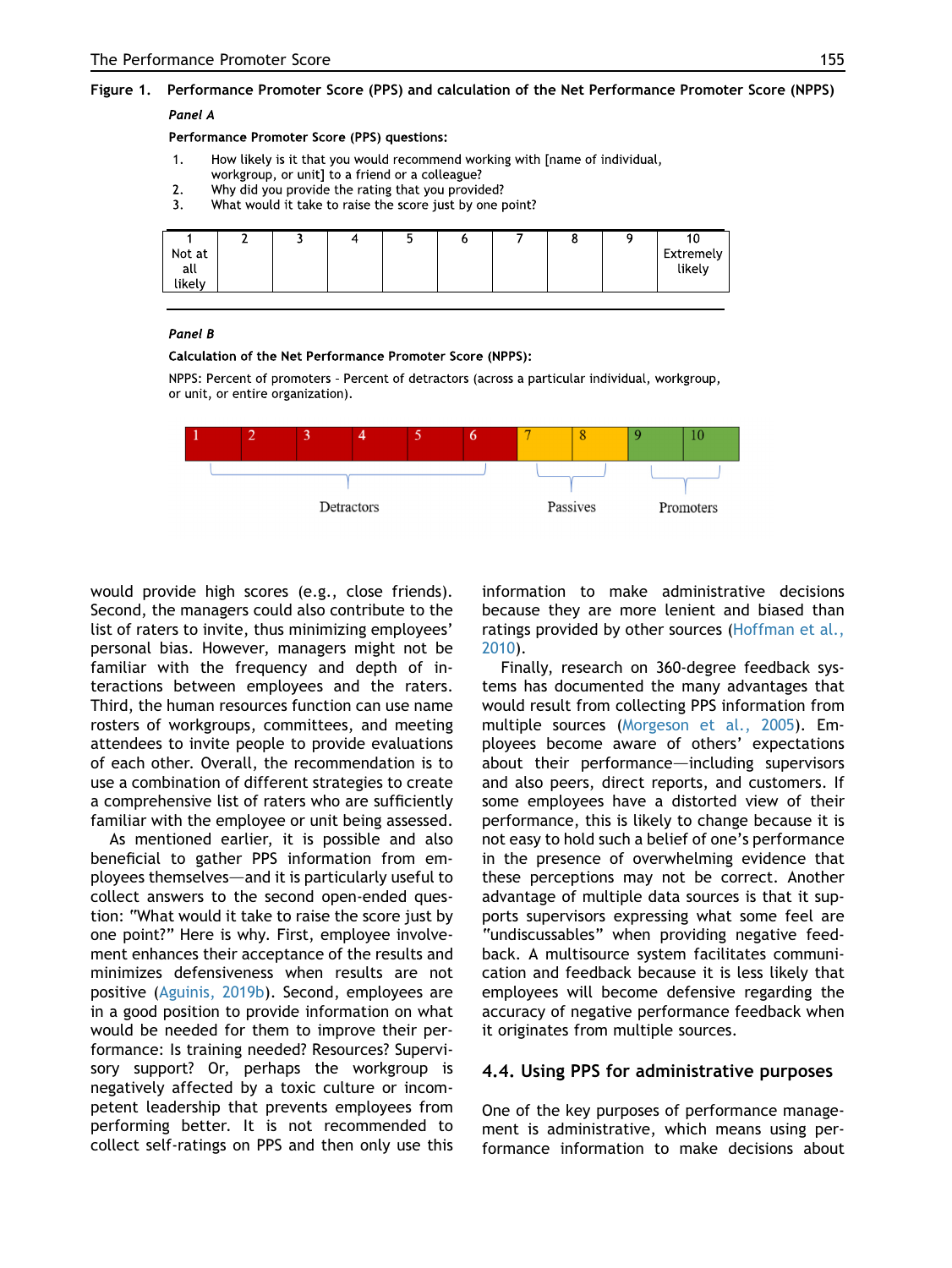<span id="page-7-0"></span>Table 2. Illustrative Performer Promoter Score (PPS) information collected from direct reports of manager at a services organization

| <b>Rater ID</b>                 | <b>PPS</b>                   |  |  |  |  |
|---------------------------------|------------------------------|--|--|--|--|
|                                 | (from 1 to 10-see Figure 1's |  |  |  |  |
|                                 | Panel A for details)         |  |  |  |  |
| $\mathbf{1}$                    | 10                           |  |  |  |  |
| $\overline{2}$                  | $\overline{9}$               |  |  |  |  |
| $\overline{3}$                  | $\overline{9}$               |  |  |  |  |
| $\overline{4}$                  | 10                           |  |  |  |  |
| 5                               | 8                            |  |  |  |  |
| 6                               | $\overline{9}$               |  |  |  |  |
| $\overline{7}$                  | $\overline{9}$               |  |  |  |  |
| 8                               | $\overline{9}$               |  |  |  |  |
| 9                               | $\overline{9}$               |  |  |  |  |
| 10                              | 10                           |  |  |  |  |
| 11                              | 5                            |  |  |  |  |
| 12                              | $\overline{9}$               |  |  |  |  |
| 13                              | $\overline{9}$               |  |  |  |  |
| 14                              | 6                            |  |  |  |  |
| 15                              | 10                           |  |  |  |  |
| 16                              | 9                            |  |  |  |  |
| 17                              | $\overline{9}$               |  |  |  |  |
| 18                              | $\overline{9}$               |  |  |  |  |
| 19                              | $\overline{9}$               |  |  |  |  |
| <b>Mean PPS</b>                 | 8.79                         |  |  |  |  |
| <b>Median PPS</b>               | 9,00                         |  |  |  |  |
|                                 |                              |  |  |  |  |
| % of Promoters                  | 84.21%                       |  |  |  |  |
| (9s and 10s)                    |                              |  |  |  |  |
| % of Detractors                 | 10.53%                       |  |  |  |  |
| (1s to 6s)                      |                              |  |  |  |  |
| <b>Net Performance Promoter</b> | $+73.68%$                    |  |  |  |  |
| Score (NPPS) = % Promoters      |                              |  |  |  |  |
| - % of Detractors (see          |                              |  |  |  |  |
| Figure 1's Panel B for          |                              |  |  |  |  |
| details)                        |                              |  |  |  |  |

salary adjustments, promotions, terminations, recognitions, and merit increases, among others. Reward and recognition is a powerful tool for enhancing employee motivation [\(Gerhart & Fang,](#page-10-21) [2015](#page-10-21)) and organizations that link pay to performance enjoy higher levels of return on assets [\(Brown et al., 2003](#page-10-22)). As former Avon CEO Hicks Waldron put it: "People do what you pay them to do, not what you ask them to do" ([Cascio &](#page-10-23) [Cappelli, 2009](#page-10-23)). Accordingly, to maximize the positive effect of using PPS on motivation and linking performance to reward and recognition, it is important to reward employees promptly and use monetary as well as nonmonetary rewards [\(Aguinis, et al., 2013a,](#page-10-24) [b](#page-10-25)).

### 4.5. Using PPS for developmental purposes

While monetary and nonmonetary rewards are powerful motivational tools, rewards alone do not improve employees' job-related knowledge, skills, and abilities (KSAs; [Aguinis, Joo, et al., 2013](#page-10-25)). Accordingly, PPS should also serve a

developmental purpose ([Aguinis, 2019a\)](#page-9-1). As [Colvin](#page-10-11) [\(2020\)](#page-10-11) and [Temkin \(2016\)](#page-11-5) pointed out, a key and valuable part of NPS is understanding the feedback behind the rating. Therefore, giving the employees enough time to process and absorb the feedback solicited from the two open-ended questions and incorporating a debrief of the qualitative feedback during the performance conversation between employees and managers are critically important. The feedback can be used to help employees identify areas of strengths and improvements and to establish new developmental goals to address suggestions in response to the two open-ended questions ([Aguinis et al., 2012a\)](#page-10-4). Also, this feedback can be used to identify additional resources (e.g., training, improved IT support) that may be needed to improve performance.

When PPS is used for units or an entire organization, the qualitative data collected with the two open-ended questions may be too voluminous to analyze manually. In those situations, it is useful to implement text analysis with tools available in the public domain ([Banks et al., 2018](#page-10-26)). Specifically, such analyses can help identify additional skills needed by individual employees as well as organizational culture and leadership issues that may need to be addressed to improve performance in the future ([Kremer et al., 2019](#page-10-27)).

## 4.6. Using PPS to provide more frequent performance check-ins

One of the key purposes of performance management is to provide timely and constructive feedback ([DeNisi & Kluger, 2000](#page-10-28)). Given the simplicity of PPS, it is not time-consuming to conduct checkins more often compared to the use of longer and more complicated performance measures. During a crisis, it is particularly important to remain flexible and adaptable, and more frequent performance conversations can help employees adjust work hours, job responsibilities, and priorities. In addition, at a time when most people are working from home and do not see their colleagues very often, more frequent performance conversations help employees to stay connected and create a sense of belonging.

# 5. Anticipating and minimizing problems with PPS

Although we have described PPS's multiple benefits, we readily acknowledge that, in the end, it is just a measurement tool. Accordingly, like all measures, it could be misused. For example, some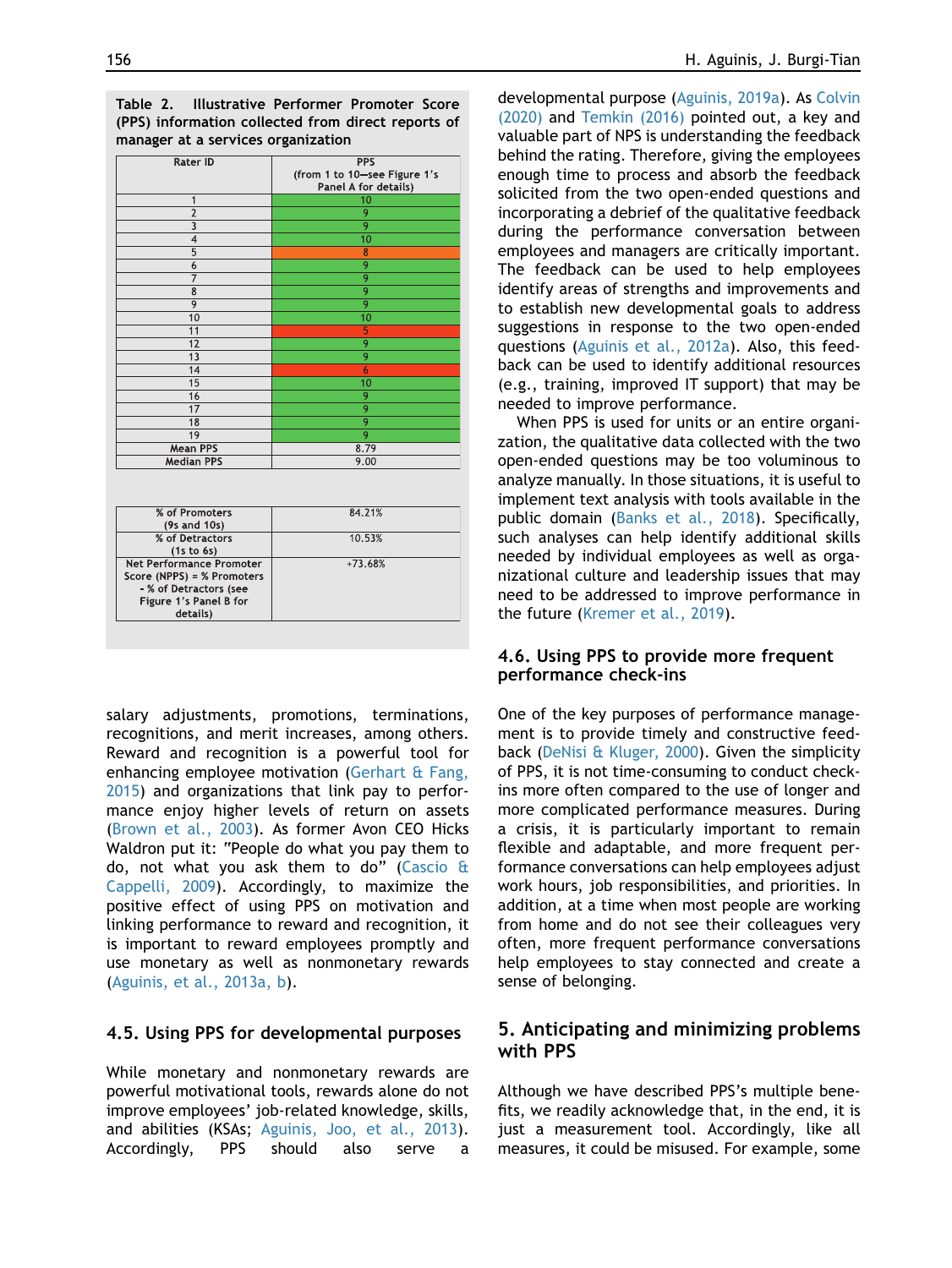<span id="page-8-0"></span>

| Table 3.    Recommendations for anticipating and minimizing problems with using the Performer Promoter |  |  |  |  |
|--------------------------------------------------------------------------------------------------------|--|--|--|--|
| Score (PPS) to measure performance of employees, workgroups, and other collectives                     |  |  |  |  |

| <b>Potential problem</b>                                                                                                                    | Recommendations for addressing the problem                                                                                                                                                                                                                                                                                                                                                                                       |
|---------------------------------------------------------------------------------------------------------------------------------------------|----------------------------------------------------------------------------------------------------------------------------------------------------------------------------------------------------------------------------------------------------------------------------------------------------------------------------------------------------------------------------------------------------------------------------------|
| 1. Begging: Putting psychological pressure so that<br>raters provide a high score                                                           | • Warning employees and units that they should not<br>preempt PPS scores by contacting potential data sour-<br>ces (e.g., "the company reserves the right to ask raters<br>whether employees have mentioned PPS to them and, if<br>they have, those scores would be automatically<br>eliminated")                                                                                                                                |
| 2. Nudging: Offering special incentives hoping to get<br>higher ratings                                                                     | • Ensure rater anonymity and confidentiality                                                                                                                                                                                                                                                                                                                                                                                     |
| 3. Exchanging: Employees teaming up together to game<br>the system (e.g., agreeing to give a score of 9 or 10 to<br>each other)             | Examine the quality of answers to the two open-ended<br>questions to differentiate between people who are<br>genuinely rating others as higher performers and people<br>who are just giving out high ratings as favors                                                                                                                                                                                                           |
| 4. Skewing the sample: Including only raters with whom<br>employees have a positive relationship in the hopes of<br>receiving a high rating | • Use multiple methods to create the rater list:<br>• Raters are chosen by employees, managers, and by<br>using rosters of various workgroups, committees, and<br>meeting attendees<br>• Raters are chosen based on an analysis of email<br>communication and identifying individuals with<br>frequent and close work relationships<br>• When evaluating the performance of workgroups, use<br>both internal and external raters |

may try to obtain positive results by gaming the system. Given Goodhart's law, best described by anthropologist Marilyn Strathern that "when a measure becomes a target, it ceases to be a good measure" [\(Byrne, 2017](#page-10-29)), in this section we describe how to anticipate and minimize potential problems with PPS. To a large extent, these are similar challenges faced when using the NPS [\(Colvin, 2020](#page-10-11)). Overall, most of the challenges can be addressed by creating checks and balances. For example, performance raters should not be chosen exclusively by the employee or unit being assessed. [Table 3](#page-8-0) includes a summary of our evidence-based recommendations.

### 5.1. Begging

Begging involves putting psychological pressure so that raters provide a high score. For example, employees may tell coworkers and professional friends that if they do not receive a PPS score higher than a certain number, they will not be eligible for a bonus or promotion or they can even be fired. Begging bias can be minimized by warning employees and units that they should not preempt PPS scores by contacting potential data sources. Employees can be told that the company reserves

the right to ask raters whether employees have mentioned PPS to them and, if they have, those scores would be automatically eliminated. A similar approach is effective in the personnel selection domain in which job applicants are warned that if any of the self-reported information is found to be untrue (e.g., misreporting educational or professional credentials), the individual will automatically be excluded from the job applicant pool ([Cascio & Aguinis, 2018\)](#page-10-30).

### 5.2. Nudging

Nudging happens when employees offer special incentives hoping to get higher ratings. For example, when direct reports are the raters, they might believe that they have to give their supervisors a high score for them to also receive a high score in return. Similarly, vendors, partners, or clients might also be offered additional incentives or preferential treatment if they rate performance in a certain way. The nudging bias can be minimized by ensuring rater anonymity and confidentiality. The effectiveness of this solution has been documented in the performance appraisal literature [\(Aguinis, 2019b](#page-9-0)).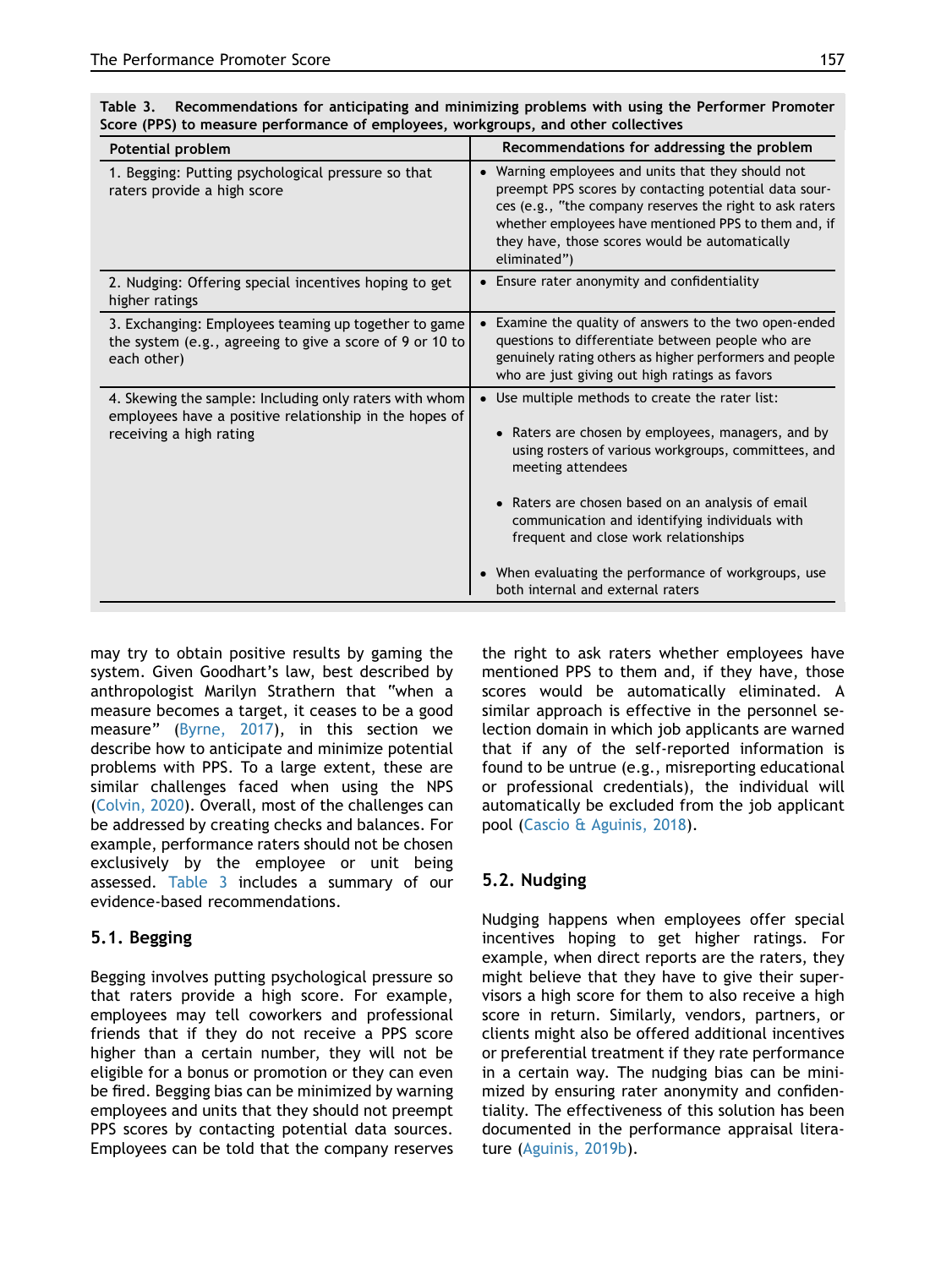### 5.3. Exchanging

Another potential problem is that employees could team up together to game the system. For example, a small group of people could come together and agree to give a score of 9 or 10 to each other. To address this potential problem, the quality of responses to the two open-ended questions is particularly useful for differentiating between people who are genuinely rating others as higher performers and people who are just giving out high ratings as favors. The effectiveness of this solution is documented in the measurement validity literature, which refers to this procedure as "triangulation" ([Scandura & Williams, 2000\)](#page-10-31).

### 5.4. Skewing the sample

It will not be surprising that some employees might only invite people with whom they have a positive relationship in the hopes of receiving a high rating. As a result, the PPS score will not be accurate due to a skewed sample. The way to address the sampling issue is to use multiple methods to create the rater list. In addition to asking the employee, managers could also invite raters. Moreover, companies could use other sources of data to invite raters for employees, such as the rosters of various workgroups, committees, and meeting attendees. [Deglon \(2016\)](#page-10-32) recommended analyzing email communication frequencies to identify individuals with frequent and close work relationships who can also be added to the list.

When evaluating the performance of a workgroup, both internal and external raters should be used. First, asking the workgroup to evaluate itself discourages social loafing on the workgroup [\(Aguinis, et al., 2013a,](#page-10-24) [b](#page-10-25); [Erez et al., 2002\)](#page-10-33). Second, using external members, such as workgroup members' functional managers who are familiar with their work or other people who have firsthand experience with the focal workgroup members [\(Aguinis, et al., 2013a,](#page-10-24) [b;](#page-10-25) [Meyer, 1994](#page-10-34)) also helps minimize biases.

# 6. Summary

Organizations are struggling to survive during the COVID-19 crisis and many are joining a troubling trend of severely curtailing or even discontinuing performance management. However, doing so does more harm than good because abandoning performance measurement results in loss of valuable information at a moment when data are especially needed to make critical decisions to be

able to survive the crisis and thrive when the crisis is over. Rather than abandoning performance management because performance is understandably difficult to measure, a better solution is to adapt performance measurement to the new organizational and societal realities. What is needed is a measure of performance that is simple, relevant, informative, adaptable, comprehensive, and clear. Extending from the Net Promoter Score (NPS) literature, we met this need by introducing the Performance Promoter Score (PPS) as a way to solve the challenges involved in measuring performance during a crisis. PPS can be collected for individuals (including managers at all organizational levels), workgroups, and other collectives such as functional units and departments (see [Figure 1's](#page-6-0) Panel A). Also, PPS can be used to calculate Net Performance Promoter Score (NPPS), which allows for easy comparisons among individuals and collectives (see [Figure 1's](#page-6-0) Panel B). We offered evidence-based recommendations for using and maximizing benefits of PPS for individuals, workgroups, and other collectives; computing an NPPS; using multiple sources of performance data; and using PPS for administrative and developmental purposes as well as for providing more frequent performance check-ins (see [Table 1\)](#page-4-0). Also, we offered recommendations on how to anticipate and minimize potential problems when using PPS including begging, nudging, exchanging, and sample skewing (see [Table 3](#page-8-0)). There is no question that the COVID-19 crisis will have a long-lasting negative impact. On a more positive note, the crisis is also leading to important innovations and PPS is one of them. PPS is a practical, relevant, and useful measure not just during the COVID-19 pandemic, but an innovation that will also be useful long after the crisis is over.

# Appendix A. Supplementary data

Supplementary data to this article can be found online at https://doi.org/10.1016/j.bushor.2020. 09.001.

### <span id="page-9-1"></span>References

- <span id="page-9-0"></span>Aguinis, H. (2019a). [Performance](http://refhub.elsevier.com/S0007-6813(20)30116-6/sref1) [management](http://refhub.elsevier.com/S0007-6813(20)30116-6/sref1) (4<sup>th</sup> [ed.\). Chi](http://refhub.elsevier.com/S0007-6813(20)30116-6/sref1)[cago, IL: Chicago Business Press](http://refhub.elsevier.com/S0007-6813(20)30116-6/sref1).
- <span id="page-9-2"></span>Aguinis, H. (2019b). [Performance management for dummies](http://refhub.elsevier.com/S0007-6813(20)30116-6/sref2). [Upper Saddle River, NJ: John Wiley and Sons](http://refhub.elsevier.com/S0007-6813(20)30116-6/sref2).
- [Aguinis, H., & Bradley, K. J. \(2015\). The secret sauce for](http://refhub.elsevier.com/S0007-6813(20)30116-6/sref3) [organizational success: Managing and producing star per](http://refhub.elsevier.com/S0007-6813(20)30116-6/sref3)formers. Organizational Dynamics,  $44(3)$ ,  $161-168$ .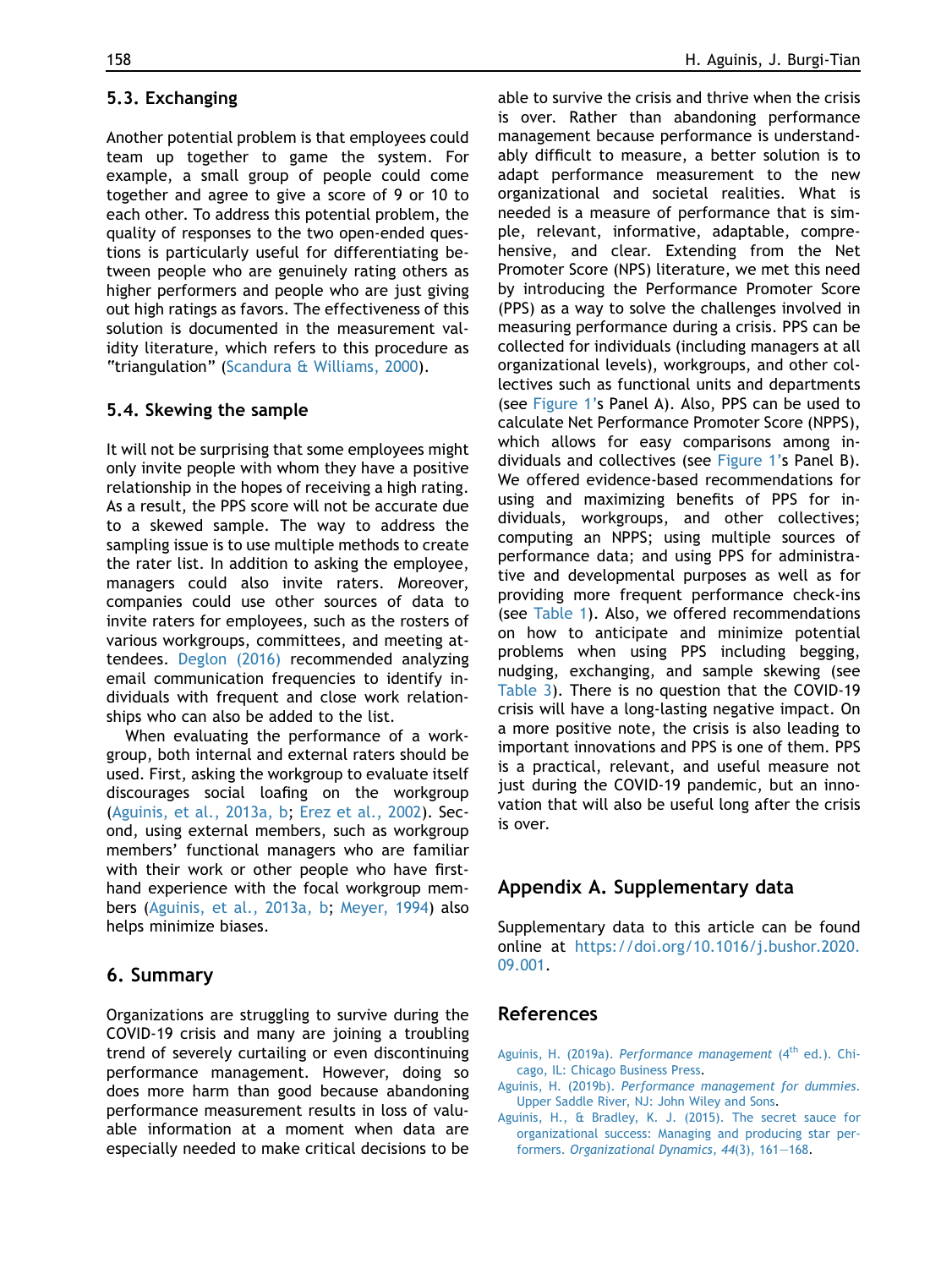- <span id="page-10-4"></span>[Aguinis, H., Gottfredson, R. K., & Joo, H. \(2012a\). Delivering](http://refhub.elsevier.com/S0007-6813(20)30116-6/sref4) [effective performance feedback: The strengths-based](http://refhub.elsevier.com/S0007-6813(20)30116-6/sref4) approach. [Business Horizons, 55](http://refhub.elsevier.com/S0007-6813(20)30116-6/sref4)(2), 105-[111](http://refhub.elsevier.com/S0007-6813(20)30116-6/sref4).
- <span id="page-10-5"></span>[Aguinis, H., Gottfredson, R. K., & Joo, H. \(2012b\). Using per](http://refhub.elsevier.com/S0007-6813(20)30116-6/sref5)[formance management to win the talent war.](http://refhub.elsevier.com/S0007-6813(20)30116-6/sref5) Business Ho $rizons, 55(6), 609-616.$  $rizons, 55(6), 609-616.$  $rizons, 55(6), 609-616.$  $rizons, 55(6), 609-616.$
- <span id="page-10-24"></span>[Aguinis, H., Gottfredson, R. K., & Joo, H. \(2013a\). Avoiding a](http://refhub.elsevier.com/S0007-6813(20)30116-6/sref6) ["me" versus "we" dilemma: Using performance manage](http://refhub.elsevier.com/S0007-6813(20)30116-6/sref6)[ment to turn teams into a source of competitive advantage.](http://refhub.elsevier.com/S0007-6813(20)30116-6/sref6) Business Horizons,  $56(4)$ ,  $503-512$  $503-512$ .
- <span id="page-10-0"></span>[Aguinis, H., Joo, H., & Gottfredson, R. K. \(2011\). Why we hate](http://refhub.elsevier.com/S0007-6813(20)30116-6/sref7) [performance management](http://refhub.elsevier.com/S0007-6813(20)30116-6/sref7)-[and why we should love it.](http://refhub.elsevier.com/S0007-6813(20)30116-6/sref7) Business Horizons,  $54(6)$ ,  $503-507$  $503-507$ .
- <span id="page-10-25"></span>[Aguinis, H., Joo, H., & Gottfredson, R. K. \(2013b\). What mon](http://refhub.elsevier.com/S0007-6813(20)30116-6/sref8)[etary rewards can and cannot do: How to show employees](http://refhub.elsevier.com/S0007-6813(20)30116-6/sref8) the money. Business Horizons,  $56(2)$ ,  $241-249$ .
- <span id="page-10-26"></span>[Banks, G. C., Woznyj, H. M., Wesslen, R. S., & Ross, R. L. \(2018\).](http://refhub.elsevier.com/S0007-6813(20)30116-6/sref9) [A review of best practice recommendations for text analysis](http://refhub.elsevier.com/S0007-6813(20)30116-6/sref9) [in R \(and a user-friendly app\).](http://refhub.elsevier.com/S0007-6813(20)30116-6/sref9) Journal of Business and Psychology,  $33(4)$ ,  $445-459$ .
- <span id="page-10-7"></span>Brenan, M. (2020, April 3). U.S. workers discovering affinity for remote work. Gallup. Available at [https://news.gallup.](https://news.gallup.com/poll/306695/workers-discovering-affinity-remote-work.aspx) [com/poll/306695/workers-discovering-affinity-remote](https://news.gallup.com/poll/306695/workers-discovering-affinity-remote-work.aspx)[work.aspx](https://news.gallup.com/poll/306695/workers-discovering-affinity-remote-work.aspx)
- <span id="page-10-22"></span>[Brown, M. P., Sturman, M. C., & Simmering, M. J. \(2003\).](http://refhub.elsevier.com/S0007-6813(20)30116-6/sref11) [Compensation policy and organizational performance: The](http://refhub.elsevier.com/S0007-6813(20)30116-6/sref11) [efficiency, operational, and financial implications of pay](http://refhub.elsevier.com/S0007-6813(20)30116-6/sref11) levels and pay structure. [Academy of Management Journal,](http://refhub.elsevier.com/S0007-6813(20)30116-6/sref11) 46[\(6\), 752](http://refhub.elsevier.com/S0007-6813(20)30116-6/sref11)-[762](http://refhub.elsevier.com/S0007-6813(20)30116-6/sref11).
- <span id="page-10-29"></span>Byrne, A. (2017). Comment: Measure for measure. Nature, 548, S22. Available at [https://doi.org/10.1038/548S22a](http://https://doi.org/10.1038/548S22a)
- <span id="page-10-30"></span>[Cascio, W. F., & Aguinis, H. \(2018\).](http://refhub.elsevier.com/S0007-6813(20)30116-6/sref13) Applied psychology in talent [management](http://refhub.elsevier.com/S0007-6813(20)30116-6/sref13) (8<sup>th</sup> [ed.\). Thousand Oaks, CA: Sage.](http://refhub.elsevier.com/S0007-6813(20)30116-6/sref13)
- <span id="page-10-23"></span>Cascio, W. F., & Cappelli, P. (2009, January 1). Lessons from the financial services crisis: Danger lies where questionable ethics intersect with company and individual incentives. Society of Human Resource Management. Available at [https://www.shrm.org/hr-today/news/hr-magazine/](https://www.shrm.org/hr-today/news/hr-magazine/pages/0109cascio.aspx) [pages/0109cascio.aspx](https://www.shrm.org/hr-today/news/hr-magazine/pages/0109cascio.aspx)
- <span id="page-10-11"></span>[Colvin, G. \(2020\). The simple metric that's taking over big](http://refhub.elsevier.com/S0007-6813(20)30116-6/sref15) business. [Fortune, 181](http://refhub.elsevier.com/S0007-6813(20)30116-6/sref15)(6), 112-[118](http://refhub.elsevier.com/S0007-6813(20)30116-6/sref15).
- <span id="page-10-32"></span>Deglon, P. (2016, February 1). Employee NPS: The golden metric for employee performance review. LinkedIn. Available at [https://www.linkedin.com/pulse/employee-nps-golden](https://www.linkedin.com/pulse/employee-nps-golden-metric-performance-review-patrick-deglon/)[metric-performance-review-patrick-deglon/](https://www.linkedin.com/pulse/employee-nps-golden-metric-performance-review-patrick-deglon/)
- <span id="page-10-28"></span>[DeNisi, A. S., & Kluger, A. N. \(2000\). Feedback effectiveness:](http://refhub.elsevier.com/S0007-6813(20)30116-6/sref17) [Can 360-degree appraisals be improved?](http://refhub.elsevier.com/S0007-6813(20)30116-6/sref17) Academy of Man[agement Perspectives, 14](http://refhub.elsevier.com/S0007-6813(20)30116-6/sref17)(1), 129-[139](http://refhub.elsevier.com/S0007-6813(20)30116-6/sref17).
- <span id="page-10-33"></span>[Erez, A., Lepine, J. A., & Elms, H. \(2002\). Effects of rotated](http://refhub.elsevier.com/S0007-6813(20)30116-6/sref18) [leadership and peer evaluation on the functioning and](http://refhub.elsevier.com/S0007-6813(20)30116-6/sref18) [effectiveness of self-managed teams: A quasi-experiment.](http://refhub.elsevier.com/S0007-6813(20)30116-6/sref18) [Personnel Psychology, 55](http://refhub.elsevier.com/S0007-6813(20)30116-6/sref18)(4), 929-[948.](http://refhub.elsevier.com/S0007-6813(20)30116-6/sref18)
- <span id="page-10-21"></span>[Gerhart, B., & Fang, M. \(2015\). Pay, intrinsic motivation,](http://refhub.elsevier.com/S0007-6813(20)30116-6/sref19) [extrinsic motivation, performance, and creativity in the](http://refhub.elsevier.com/S0007-6813(20)30116-6/sref19) [workplace: Revisiting long-held beliefs.](http://refhub.elsevier.com/S0007-6813(20)30116-6/sref19) Annual Review of [Organizational Psychology and Organizational Behavior, 2](http://refhub.elsevier.com/S0007-6813(20)30116-6/sref19), [489](http://refhub.elsevier.com/S0007-6813(20)30116-6/sref19)-[521](http://refhub.elsevier.com/S0007-6813(20)30116-6/sref19).
- <span id="page-10-18"></span>Gitlin, J. (2020, June 24). What is a good aet promoter score? And how does it vary across industries? Available at [https://](https://www.surveymonkey.com/curiosity/what-is-a-good-net-promoter-score/) [www.surveymonkey.com/curiosity/what-is-a-good-net](https://www.surveymonkey.com/curiosity/what-is-a-good-net-promoter-score/)[promoter-score/](https://www.surveymonkey.com/curiosity/what-is-a-good-net-promoter-score/)
- <span id="page-10-19"></span>[Hoffman, B., Lance, C. E., Bynum, B., & Gentry, W. A. \(2010\).](http://refhub.elsevier.com/S0007-6813(20)30116-6/sref21) [Rater source effects are alive and well after all.](http://refhub.elsevier.com/S0007-6813(20)30116-6/sref21) Personnel [Psychology, 63](http://refhub.elsevier.com/S0007-6813(20)30116-6/sref21)(1), 119-[151](http://refhub.elsevier.com/S0007-6813(20)30116-6/sref21).
- <span id="page-10-10"></span>Hyken, S. (2016, December 3). How effective is Net Promoter Score (NPS)? Forbes. Available at [https://www.forbes.com/](https://www.forbes.com/sites/shephyken/2016/12/03/how-effective-is-net-promoter-score-nps/#895d86523e4c)

[sites/shephyken/2016/12/03/how-effective-is-net](https://www.forbes.com/sites/shephyken/2016/12/03/how-effective-is-net-promoter-score-nps/#895d86523e4c)[promoter-score-nps/#895d86523e4c](https://www.forbes.com/sites/shephyken/2016/12/03/how-effective-is-net-promoter-score-nps/#895d86523e4c)

- <span id="page-10-15"></span>[Keiningham, T. L., Cooil, B., Andreassen, T. W., & Aksoy, L.](http://refhub.elsevier.com/S0007-6813(20)30116-6/sref23) [\(2007\). A longitudinal examination of net promoter and firm](http://refhub.elsevier.com/S0007-6813(20)30116-6/sref23) revenue growth. Journal of Marketing,  $71(3)$ ,  $39-51$  $39-51$ .
- <span id="page-10-16"></span>[Korneta, P. \(2018\). Net Promoter Score, growth, and profit](http://refhub.elsevier.com/S0007-6813(20)30116-6/sref24)[ability of transportation companies.](http://refhub.elsevier.com/S0007-6813(20)30116-6/sref24) International Journal [of Management and Economics, 54](http://refhub.elsevier.com/S0007-6813(20)30116-6/sref24)(2), 136-[148](http://refhub.elsevier.com/S0007-6813(20)30116-6/sref24).
- <span id="page-10-27"></span>[Kremer, H., Villamor, I., & Aguinis, H. \(2019\). Innovation lead](http://refhub.elsevier.com/S0007-6813(20)30116-6/sref25)[ership: Best-practice recommendations for promoting](http://refhub.elsevier.com/S0007-6813(20)30116-6/sref25) [employee creativity, voice, and knowledge sharing.](http://refhub.elsevier.com/S0007-6813(20)30116-6/sref25) Business Horizons,  $62(1)$ ,  $65-74$  $65-74$ .
- <span id="page-10-12"></span>Marsden, P., Samson, A., & Upton, N. (2005). Advocacy drives growth: Customer advocacy drives UK. Business Growth. Available at [https://digitalwellbeing.org/wp-content/](https://digitalwellbeing.org/wp-content/uploads/2015/05/Marsden-2005-06-Advocacy-Drives-Growth-Brand-Strategy.pdf) [uploads/2015/05/Marsden-2005-06-Advocacy-Drives-](https://digitalwellbeing.org/wp-content/uploads/2015/05/Marsden-2005-06-Advocacy-Drives-Growth-Brand-Strategy.pdf)[Growth-Brand-Strategy.pdf](https://digitalwellbeing.org/wp-content/uploads/2015/05/Marsden-2005-06-Advocacy-Drives-Growth-Brand-Strategy.pdf)
- <span id="page-10-2"></span>Mercer. (2019). Performance transformation in the future of work: Four truths and three predictions based on insights from Mercer's 2019 global performance management study. Available at [https://www.mercer.us/content/dam/mercer/](https://www.mercer.us/content/dam/mercer/attachments/private/us-2019-performance-transformation-in-the-future-of-work.pdf) [attachments/private/us-2019-performance-transformation](https://www.mercer.us/content/dam/mercer/attachments/private/us-2019-performance-transformation-in-the-future-of-work.pdf)[in-the-future-of-work.pdf](https://www.mercer.us/content/dam/mercer/attachments/private/us-2019-performance-transformation-in-the-future-of-work.pdf)
- <span id="page-10-34"></span>[Meyer, C. \(1994\). How the right measures help teams excel.](http://refhub.elsevier.com/S0007-6813(20)30116-6/sref28) [Harvard Business Review, 72](http://refhub.elsevier.com/S0007-6813(20)30116-6/sref28)(3), 95-[101.](http://refhub.elsevier.com/S0007-6813(20)30116-6/sref28)
- <span id="page-10-20"></span>[Morgeson, F. P., Mumford, T. V., & Campion, M. A. \(2005\).](http://refhub.elsevier.com/S0007-6813(20)30116-6/sref29) [Coming full circle: Using research and practice to address](http://refhub.elsevier.com/S0007-6813(20)30116-6/sref29) [27 questions about 360-degree feedback programs.](http://refhub.elsevier.com/S0007-6813(20)30116-6/sref29) [Consulting Psychology Journal: Practice and Research,](http://refhub.elsevier.com/S0007-6813(20)30116-6/sref29)  $57(3)$ , 196-[209](http://refhub.elsevier.com/S0007-6813(20)30116-6/sref29).
- <span id="page-10-17"></span>[Organ, D. W. \(2018, August 25\). Organizational citizenship](http://refhub.elsevier.com/S0007-6813(20)30116-6/sref30) [behavior: Recent trends and developments.](http://refhub.elsevier.com/S0007-6813(20)30116-6/sref30) Annual Review [of Organizational Psychology and Organizational Behavior,](http://refhub.elsevier.com/S0007-6813(20)30116-6/sref30)  $5.295 - 306.$  $5.295 - 306.$  $5.295 - 306.$
- <span id="page-10-1"></span>O'Connell, B. (2020, April 28). How managers are handling performance reviews during COVID-19. Society of Human Resource Management. Available at [https://www.shrm.org/](https://www.shrm.org/resourcesandtools/hr-topics/people-managers/pages/performance-reviews-during-coronavirus-.aspx) [resourcesandtools/hr-topics/people-managers/pages/](https://www.shrm.org/resourcesandtools/hr-topics/people-managers/pages/performance-reviews-during-coronavirus-.aspx) [performance-reviews-during-coronavirus-.aspx](https://www.shrm.org/resourcesandtools/hr-topics/people-managers/pages/performance-reviews-during-coronavirus-.aspx)
- <span id="page-10-6"></span>[O'Keefe, B. \(2020\). How business should balance risk and op](http://refhub.elsevier.com/S0007-6813(20)30116-6/sref32)[portunity during the coronavirus crisis.](http://refhub.elsevier.com/S0007-6813(20)30116-6/sref32) Fortune, 181(6),  $23 - 25$  $23 - 25$  $23 - 25$ .
- <span id="page-10-13"></span>[Pollack, B. L., & Alexandrov, A. \(2013\). Nomological validity of](http://refhub.elsevier.com/S0007-6813(20)30116-6/sref33) [the net promoter index question.](http://refhub.elsevier.com/S0007-6813(20)30116-6/sref33) Journal of Services Mar[keting, 27](http://refhub.elsevier.com/S0007-6813(20)30116-6/sref33)(2), 118-[129](http://refhub.elsevier.com/S0007-6813(20)30116-6/sref33).
- <span id="page-10-14"></span>[Raassen, N., & Haans, N. \(2017\). NPS and online WOM: Inves](http://refhub.elsevier.com/S0007-6813(20)30116-6/sref34)[tigating the relationship between customers' promoter](http://refhub.elsevier.com/S0007-6813(20)30116-6/sref34) scores and eWOM behavior. [Journal of Service Research,](http://refhub.elsevier.com/S0007-6813(20)30116-6/sref34)  $20(3)$ ,  $322-334$  $322-334$ .
- <span id="page-10-9"></span>[Reichheld, F. F. \(2003\). The one number you need to grow.](http://refhub.elsevier.com/S0007-6813(20)30116-6/sref35) [Harvard Business Review, 81](http://refhub.elsevier.com/S0007-6813(20)30116-6/sref35)(12), 46-[55.](http://refhub.elsevier.com/S0007-6813(20)30116-6/sref35)
- <span id="page-10-31"></span>[Scandura, T. A., & Williams, E. A. \(2000\). Research methodology](http://refhub.elsevier.com/S0007-6813(20)30116-6/sref36) [in management: Current practices, trends, and implications](http://refhub.elsevier.com/S0007-6813(20)30116-6/sref36) for future research. [Academy of Management Journal,](http://refhub.elsevier.com/S0007-6813(20)30116-6/sref36)  $43(6)$ , 1248-[1264](http://refhub.elsevier.com/S0007-6813(20)30116-6/sref36).
- <span id="page-10-8"></span>Schrage, M. (2020, June 1). Rethinking performance management for post-pandemic success: Organizations serious about high performance must rethink performance metrics. MIT Sloan Management Review. Available at [https://](https://sloanreview.mit.edu/article/rethinking-performance-management-for-post-pandemic-success/) [sloanreview.mit.edu/article/rethinking-performance](https://sloanreview.mit.edu/article/rethinking-performance-management-for-post-pandemic-success/)[management-for-post-pandemic-success/](https://sloanreview.mit.edu/article/rethinking-performance-management-for-post-pandemic-success/)
- <span id="page-10-3"></span>Seetharaman, D. (2020, March 17). Facebook gives employees extra \$1,000 and good reviews amid Coronavirus. The Wall Street Journal. Available at [https://www.wsj.com/articles/](https://www.wsj.com/articles/facebook-gives-employees-extra-1-000-and-good-reviews-amid-coronavirus-11584464623) [facebook-gives-employees-extra-1-000-and-good-reviews](https://www.wsj.com/articles/facebook-gives-employees-extra-1-000-and-good-reviews-amid-coronavirus-11584464623)[amid-coronavirus-11584464623](https://www.wsj.com/articles/facebook-gives-employees-extra-1-000-and-good-reviews-amid-coronavirus-11584464623)